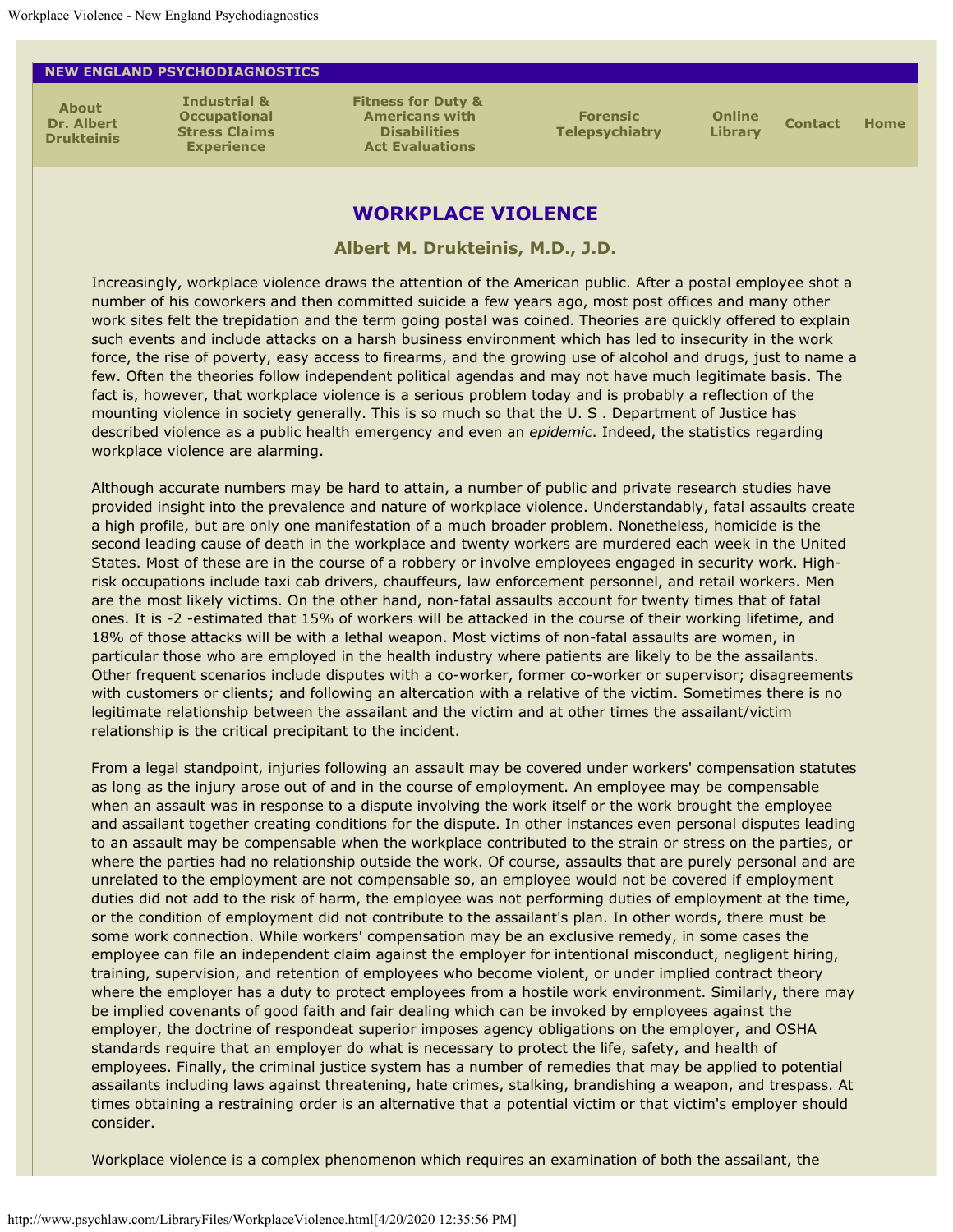victim, and the setting in which the assault takes place. What causes some individuals to become violent is not well understood. Biological theories describe neurochemical linkage to violent behavior. In particular, studies show that low levels of the neurotransmitter serotonin or its bi-products is a powerful predictor of future excessive aggression. Psychological theories look at early childhood experiences including abuse and/or reinforcement of violence as perpetuating violent behavior. Sociocultural theories explore the substrate of violence in the conditions of the community from which the individual comes. While mental illness is often associated with violence, only a minority of persons with mental disorders are actually violent and most violent offenders are not suffering from mental illness. When individuals do become violent due to a mental illness, they are usually more easily recognized by their bizarre or unusual behavior and may have a documented history of treatment or hospitalization. The more problematic cases are those where individuals have personality disorders which are not mental illnesses but maladaptive patterns of thinking and behaving. In robberies, for example, criminal activity may be perpetuated by individuals who have *antisocial* personality traits. Their lack of -guilt and non-compliance to social norms has led to a lifetime pattern of disregarding the rights of others. In addition, individuals with other personality disturbances may be seen in the workplace who not only create disruption to the organization but may be prone to violent behavior. For example, people with *paranoid* personalities may be perpetually suspicious of the motives of others and feel that they are unduly slighted. They may be prone to retaliate against the perceived harm or injustice. Also, *narcissistic* individuals, some of whom can become romantically obsessed, may react violently when they are rejected or when their inflated sense of self--importance is challenged. *Borderline* personalities are those whose mood is quite unstable, they, too, can create havoc within an organization and overreact when frustrated or slighted. Often, personality disturbance is of a *non-specific* type in which an individual may have features of different types of personality disorders with the common characteristic of marginal interpersonal, social and occupational functioning. In addition, there is good evidence that alcohol and drug abuse play a role in workplace violence. One third of all violent offenders generally are alcoholics, and drug abuse increases the likelihood of aggressive and violent behavior.

Along with work settings which are a high risk for violence based on the nature of the employment, other workplace characteristics may predispose to stress and conflict leading to aggression. These can be divided into operational stressors and employment security stressors. *Operational stressors* include unrealistic demands on workers, lack of regard for worker's needs, overly authoritarian management, insufficient attention to physical environment and security, inconsistent application of policies and procedures, chronic labor management conflicts, preferential treatment of some employees, ineffective employee grievance procedures, lack of consistency by management, and monotonous and unfulfilling work. *Employment security* stressors include no opportunity for advancement, layoffs and down-sizing, loss of benefits, reprimands, and fear of termination. In an era where re-engineering of the workplace has become popular, the employee often feels dispensable and powerless. When constructive options no longer exist, violence may be a perceived remedy.

A number of preventive strategies to deal with workplace violence have been proposed. The first of these is to ensure that there is an adequate assessment of the potential for violence. This comes from understanding the peculiar risks of the employment setting and accurate reporting of violent incidents and threats. A formal policy for violence prevention should be established and reviewed. The cost of this is a fraction of what violent episodes can incur to the organization. Establishing a *zero tolerance* for violence or other risky behaviors is an important part of the approach. Second, once a risk is identified, it is necessary to design an environment that is safe. This can be through natural surveillance, control of access to the workplace, enhanced lighting and low profile landscaping, reinforcement of territorial boundaries of the work site, and providing security patrol. Third, there should be adequate employee screening. Since it is difficult even for professionals to identify a potentially violent individual, employers are even more at a disadvantage. However, minimum screening of employee applicants for this possibility should be considered. This can include obtaining a criminal record history, credit check, prior employer feedback, verifying education and professional credentials, drug screening, and obtaining the driving record. Fourth, it is imperative that threats are responded to adequately and in a timely fashion. Managers may be afraid to respond or prefer to deny that a violent episode will ever occur. In contrast, an inappropriately angry response is also ineffective and may reinforce the violence. A concerned confrontation which tries in good faith to understand and help the threatening individual, while at the same time focusing on inappropriate behaviors, offers the proper balance in response. Looking for solutions rather than blame is a constructive and useful philosophy. Unfortunately, solutions are not always readily available and, therefore, workplace violence will continue to challenge managers, lawyers, and psychologists in the years ahead. (See Journal of Occupational and Environmental Medicine, Vol. 38, No. 10, October 1996 *and* Occupational Medicine; State of the Art Reviews - Vol. 1 1, No. 2, April-June 1996, Philadelphia, Hanley and Belfus, Inc.)